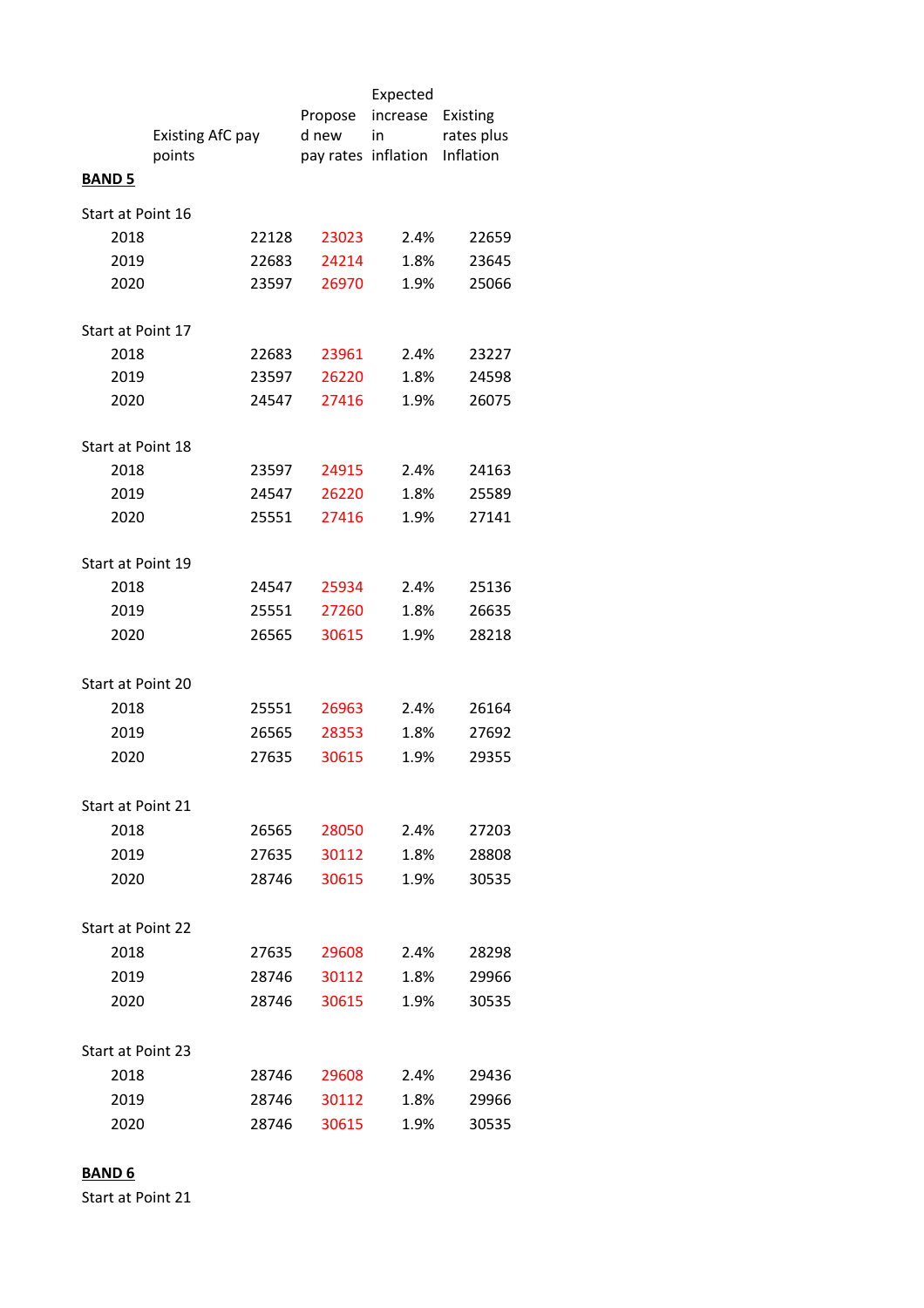|                          |                  |       |         | Expected            |            |
|--------------------------|------------------|-------|---------|---------------------|------------|
|                          |                  |       | Propose | increase            | Existing   |
|                          | Existing AfC pay |       | d new   | in                  | rates plus |
|                          | points           |       |         | pay rates inflation | Inflation  |
| 2018                     |                  | 26565 | 28050   | 2.4%                | 27203      |
| 2019                     |                  | 27635 | 30401   | 1.8%                | 28808      |
| 2020                     |                  | 28746 | 33176   | 1.9%                | 30535      |
|                          |                  |       |         |                     |            |
| <b>Start at Point 22</b> |                  |       |         |                     |            |
| 2018                     |                  | 27635 | 29177   | 2.4%                | 28298      |
| 2019                     |                  | 28746 | 32525   | 1.8%                | 29966      |
| 2020                     |                  | 29626 | 33176   | 1.9%                | 31470      |
|                          |                  |       |         |                     |            |
| Start at Point 23        |                  |       |         |                     |            |
| 2018                     |                  | 28746 | 30070   | 2.4%                | 29436      |
| 2019                     |                  | 29626 | 32525   | 1.8%                | 30883      |
| 2020                     |                  | 30661 | 33779   | 1.9%                | 32569      |
|                          |                  |       |         |                     |            |
| Start at Point 24        |                  |       |         |                     |            |
| 2018                     |                  | 29626 | 31121   | 2.4%                | 30337      |
| 2019                     |                  | 30661 | 32525   | 1.8%                | 31962      |
| 2020                     |                  | 31696 | 33779   | 1.9%                | 33669      |
| Start at Point 25        |                  |       |         |                     |            |
| 2018                     |                  | 30661 | 32171   | 2.4%                | 31397      |
| 2019                     |                  | 31696 | 33587   | 1.8%                | 33041      |
|                          |                  |       |         |                     |            |
| 2020                     |                  | 32731 | 37890   | 1.9%                | 34768      |
| Start at Point 26        |                  |       |         |                     |            |
| 2018                     |                  | 31696 | 33222   | 2.4%                | 32457      |
| 2019                     |                  | 32731 | 34782   | 1.8%                | 34120      |
| 2020                     |                  | 33895 | 37890   | 1.9%                | 36005      |
|                          |                  |       |         |                     |            |
| Start at Point 27        |                  |       |         |                     |            |
| 2018                     |                  | 32731 | 34403   | 2.4%                | 33517      |
| 2019                     |                  | 33895 | 37267   | 1.8%                | 35333      |
| 2020                     |                  | 35577 | 37890   | 1.9%                | 37791      |
|                          |                  |       |         |                     |            |
| Start at Point 28        |                  |       |         |                     |            |
| 2018                     |                  | 33895 | 36644   | 2.4%                | 34708      |
| 2019                     |                  | 35577 | 37267   | 1.8%                | 37087      |
| 2020                     |                  | 35577 | 37890   | 1.9%                | 37791      |
|                          |                  |       |         |                     |            |
| Start at Point 29        |                  |       |         |                     |            |
| 2018                     |                  | 35577 | 36644   | 2.4%                | 36431      |
| 2019                     |                  | 35577 | 37267   | 1.8%                | 37087      |
| 2020                     |                  | 35577 | 37890   | 1.9%                | 37791      |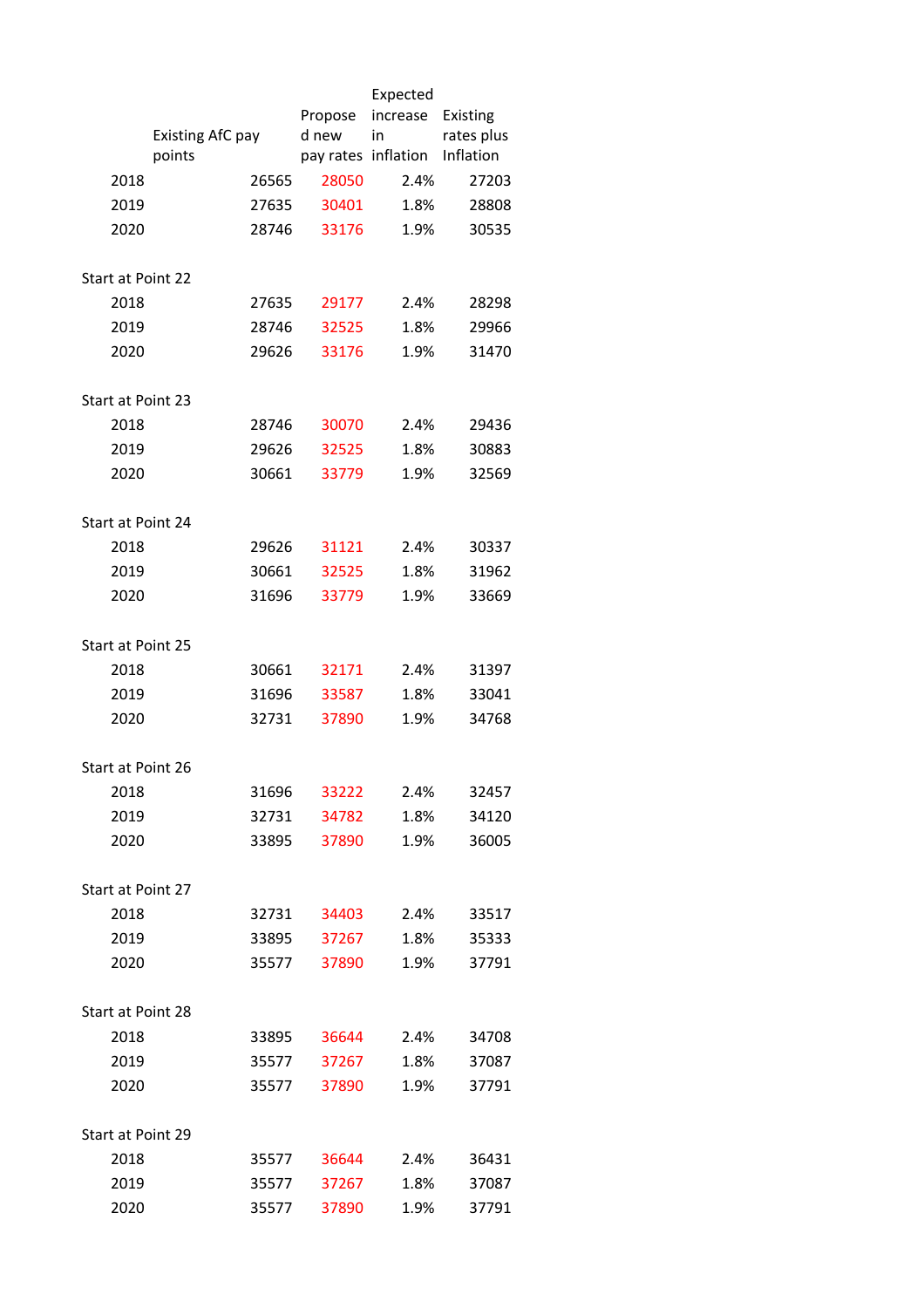|                   |                            |       |                              | Expected |                         |
|-------------------|----------------------------|-------|------------------------------|----------|-------------------------|
|                   | Existing AfC pay<br>points |       | Propose                      | increase | Existing                |
|                   |                            |       | d new<br>pay rates inflation | in       | rates plus<br>Inflation |
|                   |                            |       |                              |          |                         |
| <b>Band 7</b>     |                            |       |                              |          |                         |
| Start at Point 26 |                            |       |                              |          |                         |
| 2018              |                            | 31696 | 33222                        | 2.4%     | 32457                   |
| 2019              |                            | 32731 | 37570                        | 1.8%     | 34120                   |
| 2020              |                            | 33895 | 40894                        | 1.9%     | 36005                   |
|                   |                            |       |                              |          |                         |
| Start at Point 27 |                            |       |                              |          |                         |
| 2018              |                            | 32731 | 34403                        | 2.4%     | 33517                   |
| 2019              |                            | 33895 | 37570                        | 1.8%     | 35333                   |
| 2020              |                            | 35577 | 40894                        | 1.9%     | 37791                   |
|                   |                            |       |                              |          |                         |
| Start at Point 28 |                            |       |                              |          |                         |
| 2018              |                            | 33895 | 36111                        | 2.4%     | 34708                   |
| 2019              |                            | 35577 | 38765                        | 1.8%     | 37087                   |
| 2020              |                            | 36612 | 41723                        | 1.9%     | 38891                   |
|                   |                            |       |                              |          |                         |
| Start at Point 29 |                            |       |                              |          |                         |
| 2018              |                            | 35577 | 37161                        | 2.4%     | 36431                   |
| 2019              |                            | 36612 | 38765                        | 1.8%     | 38166                   |
| 2020              |                            | 37777 | 41723                        | 1.9%     | 40128                   |
|                   |                            |       |                              |          |                         |
| Start at Point 30 |                            |       |                              |          |                         |
| 2018              |                            | 36612 | 38344                        | 2.4%     | 37491                   |
| 2019              |                            | 37777 | 40092                        | 1.8%     | 39380                   |
| 2020              |                            | 39070 | 44503                        | 1.9%     | 41502                   |
|                   |                            |       |                              |          |                         |
| Start at Point 31 |                            |       |                              |          |                         |
| 2018              |                            | 37777 | 39656                        | 2.4%     | 38684                   |
| 2019              |                            | 39070 | 41486                        | 1.8%     | 40728                   |
| 2020              |                            | 40428 | 44503                        | 1.9%     | 42944                   |
|                   |                            |       |                              |          |                         |
| Start at Point 32 |                            |       |                              |          |                         |
| 2018              |                            | 39070 | 41034                        | 2.4%     | 40008                   |
| 2019              |                            | 40428 | 43772                        | 1.8%     | 42143                   |
| 2020              |                            | 41787 | 44503                        | 1.9%     | 44388                   |
|                   |                            |       |                              |          |                         |
| Start at Point 33 |                            |       |                              |          |                         |
| 2018              |                            | 40428 | 43041                        | 2.4%     | 41398                   |
| 2019              |                            | 41787 | 43772                        | 1.8%     | 43560                   |
| 2020              |                            | 41787 | 44503                        | 1.9%     | 44388                   |

Start at Point 34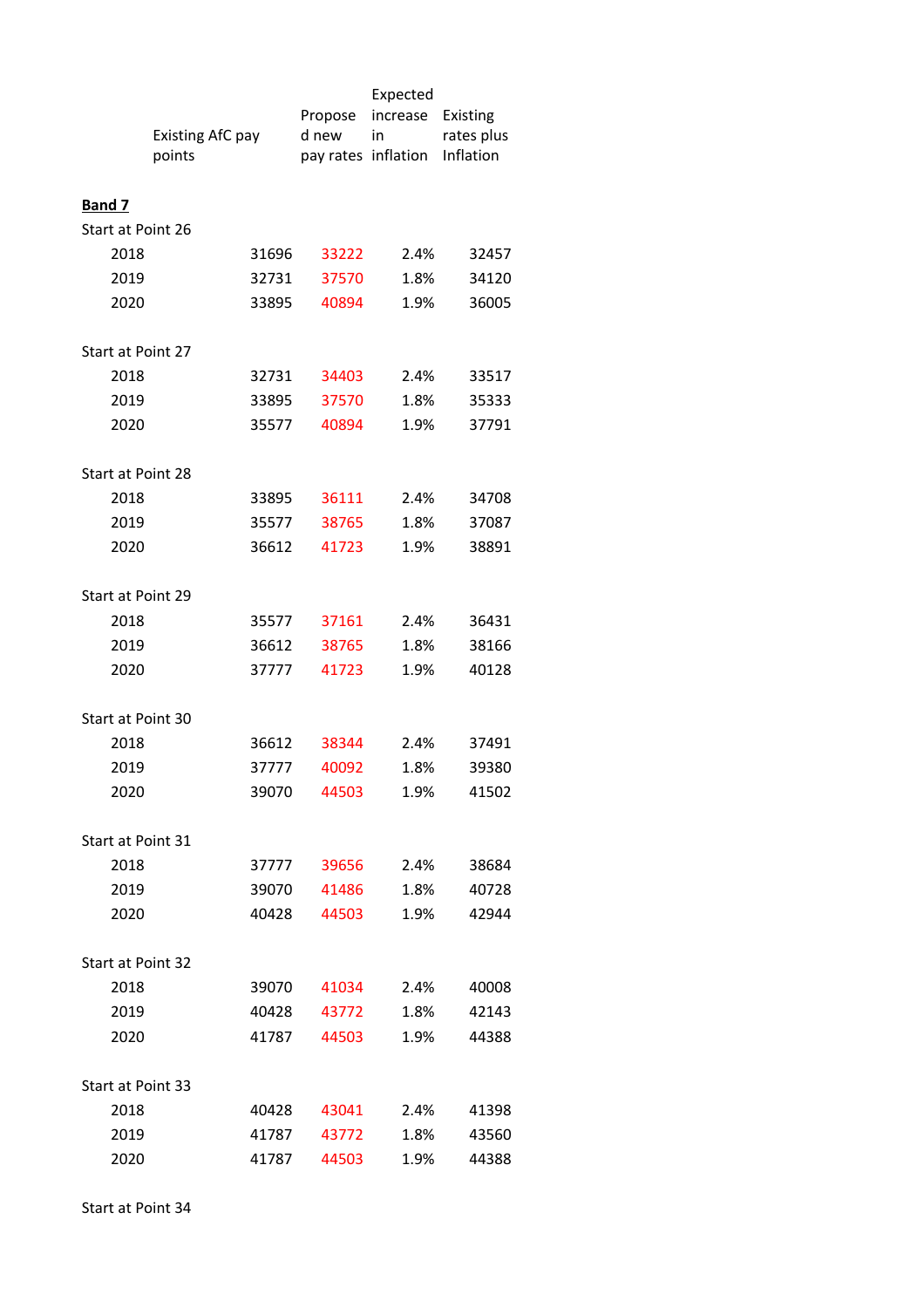|                          |                  |       |         | Expected            |            |
|--------------------------|------------------|-------|---------|---------------------|------------|
|                          |                  |       | Propose | increase            | Existing   |
|                          | Existing AfC pay |       | d new   | in                  | rates plus |
|                          | points           |       |         | pay rates inflation | Inflation  |
| 2018                     |                  | 41787 | 43041   | 2.4%                | 42790      |
| 2019                     |                  | 41787 | 43772   | 1.8%                | 43560      |
| 2020                     |                  | 41787 | 44503   | 1.9%                | 44388      |
| <b>Band 8a</b>           |                  |       |         |                     |            |
| <b>Start at Point 33</b> |                  |       |         |                     |            |
| 2018                     |                  | 40428 | 42414   | 2.4%                | 41398      |
| 2019                     |                  | 41787 | 44606   | 1.8%                | 43560      |
| 2020                     |                  | 43469 | 46518   | 1.9%                | 46174      |
|                          |                  |       |         |                     |            |
| Start at Point 34        |                  |       |         |                     |            |
| 2018                     |                  | 41787 | 44121   | 2.4%                | 42790      |
| 2019                     |                  | 43469 | 46331   | 1.8%                | 45313      |
| 2020                     |                  | 45150 | 48519   | 1.9%                | 47960      |
|                          |                  |       |         |                     |            |
| Start at Point 35        |                  |       |         |                     |            |
| 2018                     |                  | 43469 | 45827   | 2.4%                | 44512      |
| 2019                     |                  | 45150 | 48324   | 1.8%                | 47066      |
| 2020                     |                  | 47092 | 51668   | 1.9%                | 50023      |
| Start at Point 36        |                  |       |         |                     |            |
| 2018                     |                  | 45150 | 47798   | 2.4%                | 46234      |
| 2019                     |                  | 47092 | 50819   | 1.8%                | 49090      |
| 2020                     |                  | 48514 | 51668   | 1.9%                | 51533      |
|                          |                  |       |         |                     |            |
| Start at Point 37        |                  |       |         |                     |            |
| 2018                     |                  | 47092 | 49969   | 2.4%                | 48222      |
| 2019                     |                  | 48514 | 50819   | 1.8%                | 50573      |
| 2020                     |                  | 48514 | 51668   | 1.9%                | 51533      |
|                          |                  |       |         |                     |            |
| Start at Point 38        |                  |       |         |                     |            |
| 2018                     |                  | 48514 | 49969   | 2.4%                | 49678      |
| 2019                     |                  | 48514 | 50819   | 1.8%                | 50573      |
| 2020                     |                  | 48514 | 51668   | 1.9%                | 51533      |
| <b>Band 8b</b>           |                  |       |         |                     |            |
| Start at Point 37        |                  |       |         |                     |            |
| 2018                     |                  | 47092 | 49242   | 2.4%                | 48222      |
| 2019                     |                  | 48514 | 52306   | 1.8%                | 50573      |
| 2020                     |                  | 50972 | 55450   | 1.9%                | 54144      |
|                          |                  |       |         |                     |            |

Start at Point 38